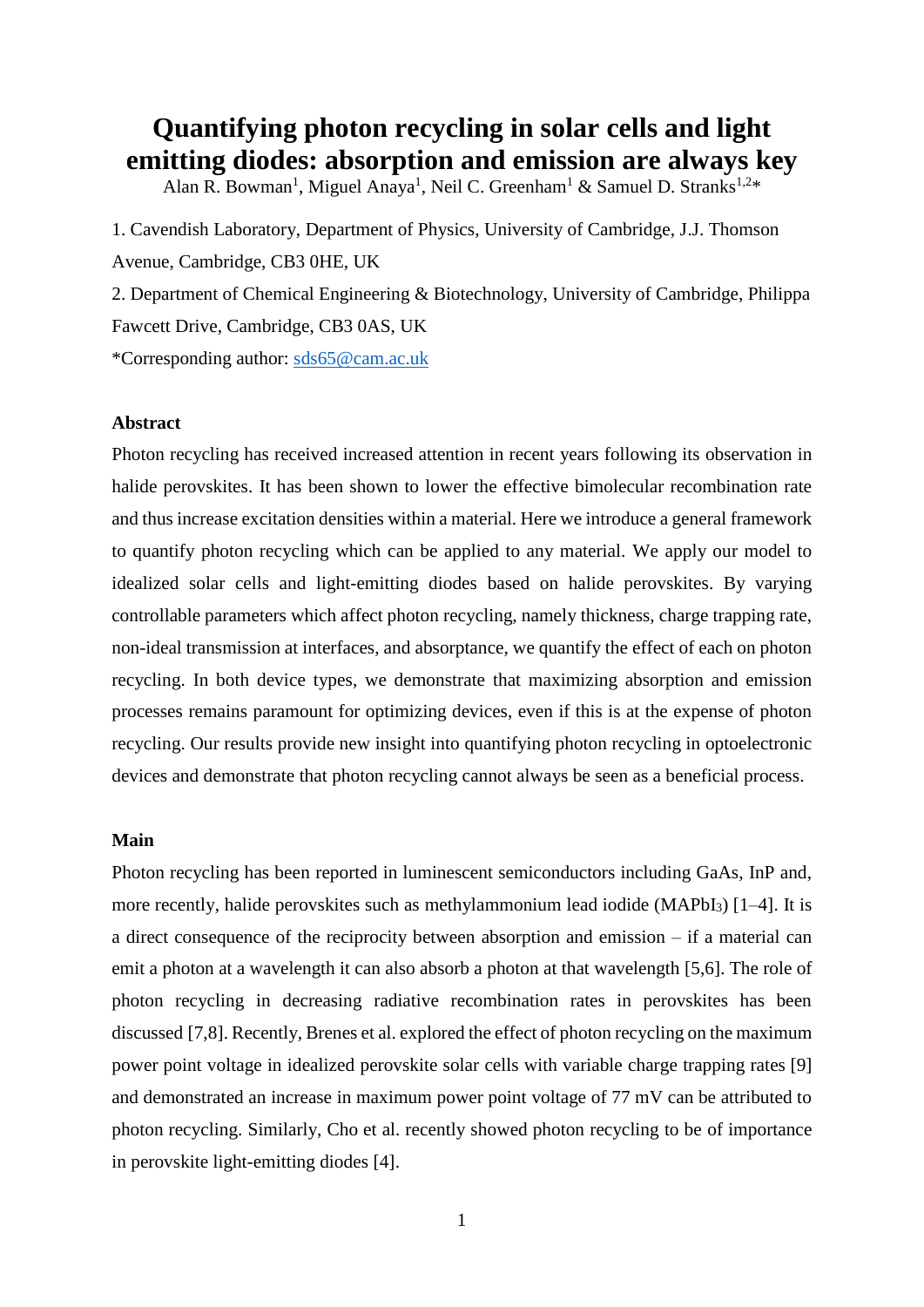Here, we construct a generalized framework to quantify photon recycling. We make no assumptions about the nature of the excitation, the emission or the competing loss processes. We calculate the number of photon recycling events per initial excitation, N, (from external photon absorption or charge injection) under different device-relevant conditions, allowing us to draw conclusions as to when the phenomenon is most beneficial. We apply our model to idealized  $MAPbI<sub>3</sub>$  solar cells and  $CsPbBr<sub>3</sub>$  LEDs at operating voltages and quantify the effect of different controllable parameters. For solar cells, we go beyond previous reports [9] by considering changes in both current and voltage, and their relation to controllable parameters. In both device types, increasing thickness, improving reflection at the rear interface and decreasing charge trapping all enhance device performance and *N*. However, we demonstrate that enhancements due to photon recycling do not compensate for reduced light absorption or emission when considering transmission at the front interface and surface roughness. We conclude that to maximize solar cell or LED performance, one must maximize absorptance or emittance, even if this is at the expense of photon recycling.

We begin by introducing the probability an emitted photon of energy  $E$  escapes a material,  $\eta_{esc}(E)$ , which is given by

$$
\eta_{esc}(E) = \frac{a(E)}{4n(E)^2 a(E)t}.
$$
\n(1)

Here  $n(E)$  is the (real) refractive index,  $\alpha(E)$  the absorption coefficient and t thickness. To derive this we assume negligible Stokes shift (corresponding to maximized photon recycling), so the absorptance,  $a(E)$ , is equal to the emissivity [5] (see derivation in Supplementary Note 2). Subsequent conclusions do not rely on this assumption. Equation 1 demonstrates maximizing absorptance also maximizes  $\eta_{esc}(E)$  and therefore can reduce *N*.

As the number of photons emitted at energy *E* (per unit volume, per unit energy, per unit time) is  $4\pi n(E)^2 \alpha(E) \Phi_{bb}(E) e^{\frac{\mu}{k_B}}$  $k_B T$  [10], the energy-averaged escape probability is expressed by

$$
\bar{\eta}_{esc} = \frac{\int (No. \text{ of photons emitted at } E) \times \eta_{esc}(E) dE}{\int (No. \text{ of photons emitted at } E) dE} = \frac{\int \pi a(E) \Phi_{bb}(E) dE}{t \int 4\pi n(E)^2 \alpha(E) \Phi_{bb}(E) dE}, \tag{2}
$$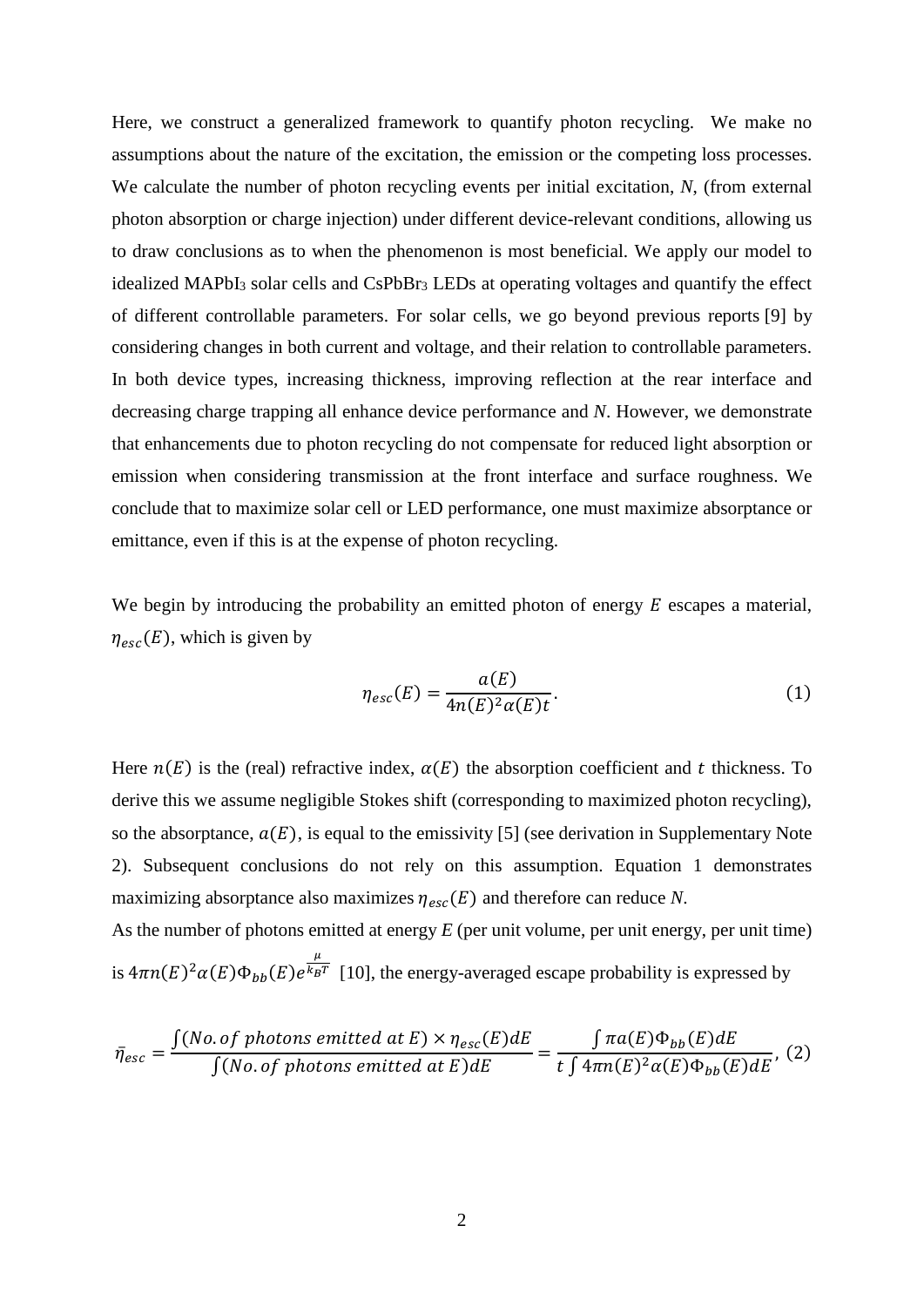in agreement with derivations from thermodynamic considerations [6]. Here  $\Phi_{bb}(E)$  is the photon flux emitted by the surface of a black body into air (per unit area, per unit solid angle, per unit energy),  $\mu$  the quasi Fermi-level splitting and  $k_B T$  the thermal energy.

All excitations undergo either radiative or non-radiative decay, with (internal) rates  $R_r$  and  $R_{nr}$ . We define internal photoluminescence quantum efficiency,  $PLQE_{int}$  (or, for electrical injection, internal electroluminescence quantum efficiency), as the ratio of radiative recombination to total recombination,

$$
PLQE_{int} = \frac{R_r}{R_r + R_{nr}}.\tag{3}
$$

The probability of a photon re-absorption event occurring is

$$
p = PLQE_{int}(1 - \bar{\eta}_{esc}).
$$
\n(4)

A directly measurable quantity is the external PLQE (*PLQEext*), the ratio of escaping photons to absorbed incident external excitation [11]. Under steady state illumination, the decay of excitations is balanced by local generation:  $G = R_r + R_{nr}$ . However, generation is from both incident and recycled photons, thus  $G = G_{ext} + (1 - \bar{\eta}_{esc})R_r$ . Assuming uniform illumination and uniform excitation density,

$$
PLQE_{ext} = \frac{No. \text{ of escaping photons}}{G_{ext}} = \frac{\bar{\eta}_{esc}R_r}{\bar{\eta}_{esc}R_r + R_{nr}} = \frac{\bar{\eta}_{esc}PLQE_{int}}{1 - (1 - \bar{\eta}_{esc})PLQE_{int}} \,. \tag{5}
$$

For a process with probabilities  $p_i$  and outcomes  $X_i$ , the weighted average is  $\sum_i p_i X_i$ . Therefore, the average number of photon recycling events per initial excitation is

$$
N = \sum_{i=0}^{\infty} i p^{i} (1-p) = \frac{p}{(1-p)} = PLQE_{ext} \left(\frac{1}{\bar{\eta}_{esc}} - 1\right).
$$
 (6)

We plot N as a function of  $PLQE_{ext}$  and  $\bar{\eta}_{esc}$  in Figure 1, where the dashed line indicates  $N = 1$ . This plot is applicable to any material and allows one to assess whether photon recycling is a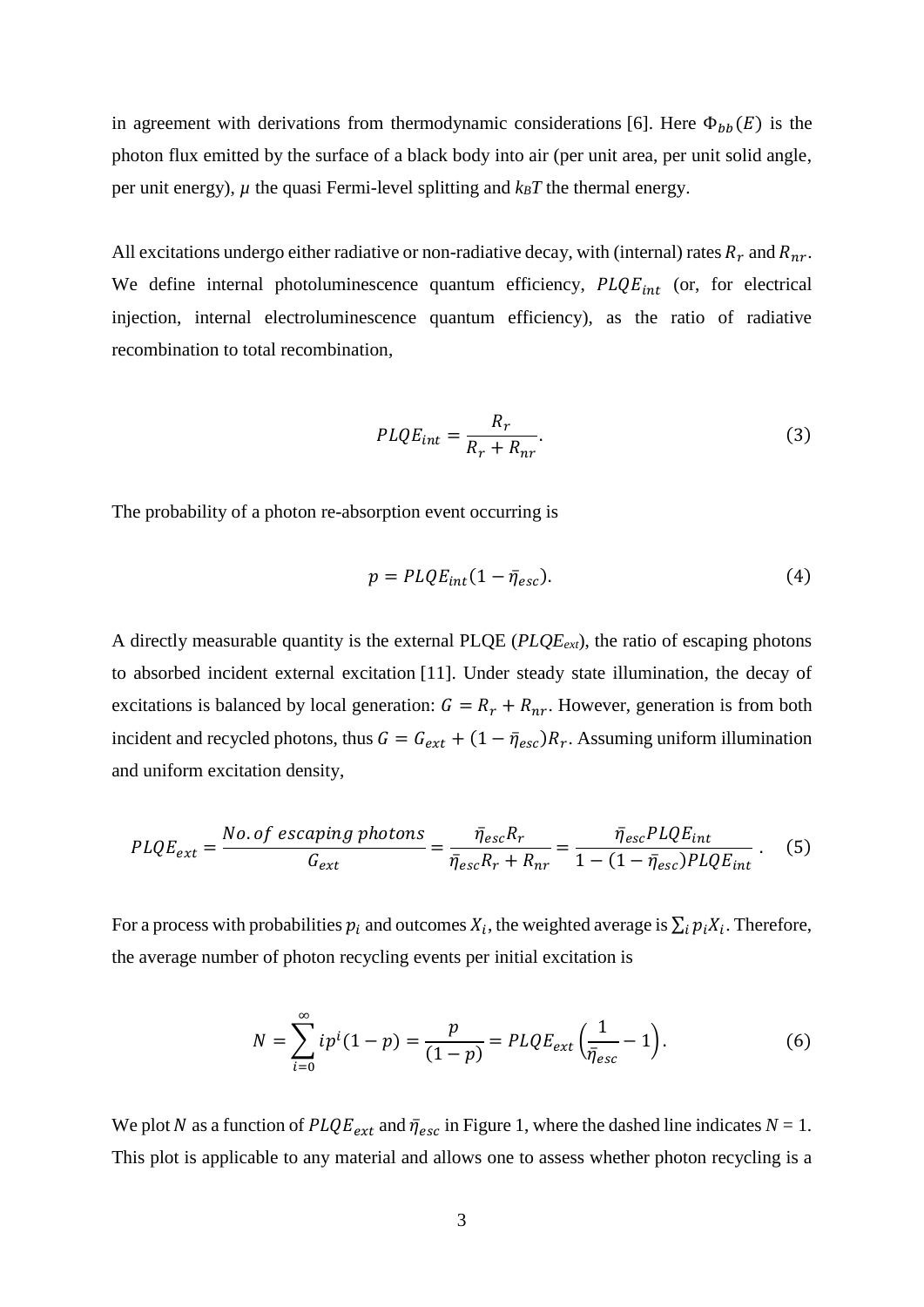dominant process (noting  $PLQE_{ext}$  and  $\bar{\eta}_{esc}$  should be measured or calculated for the specific material). For  $N = 1$  we require  $\bar{\eta}_{esc} < 50\%$  and high *PLQE<sub>ext</sub>*, while for materials with large Stokes shift, such as many organic semiconductors,  $\bar{\eta}_{esc} \rightarrow 100\%$ , thus there is very little photon recycling (note equations 1 and 2 will need modification in case of large Stokes shift).



*Figure 1. The number of photon recycling events per initial excitation (N) as a function of the external PLQE (PLQEext) and the escape probability* ( $\bar{\eta}_{esc}$ ). Dashed line marks *one photon recycling event per initial excitation.* 

We now quantify photon recycling in solar cells and LEDs. For solar cells, we use MAPbI3 from the recently emerged class of halide perovskites. MAPbI<sub>3</sub> has small Stokes shift [12], allowing for computation of  $\bar{\eta}_{esc}$  from equation 2. Following the approach of Pazos-Outón et al. [13] we consider MAPbI<sub>3</sub> an intrinsic semiconductor under AM1.5 with recombination due to charge trapping, radiative and Auger processes (see Supplementary Note 3). Unless otherwise stated, our solar cell interacts with radiation from a  $2\pi$  hemisphere, has a perfect back reflector and no parasitic absorption. We explore four controllable parameters which affect photon recycling: thickness; charge trapping; front and back transmission coefficients; and absorptance (depending on light trapping). While these parameters may be inter-related in any actual solar cell, decoupling these phenomena allows us to quantify their effects on photon recycling. For thickness, trapping rate and transmission coefficients we use a Beer-Lambert absorptance model (termed Direct), though we show similar results from other models in Figure S1-11.

We plot the number of photon recycling events at the maximum power point,  $N_{mpp}$ , as a function of thickness with no charge trapping in Figure 2a. We carried out simulations up to film thicknesses of 1000-nm because charge diffusion lengths are likely to become limiting at larger thicknesses [12]. Even in this idealized case of no trapping, *Nmpp* < 1, primarily because the majority of charges are extracted to the external circuit before they can recombine; at opencircuit there can be over 10 photon recycling events (Figure 2a, inset). As thickness increases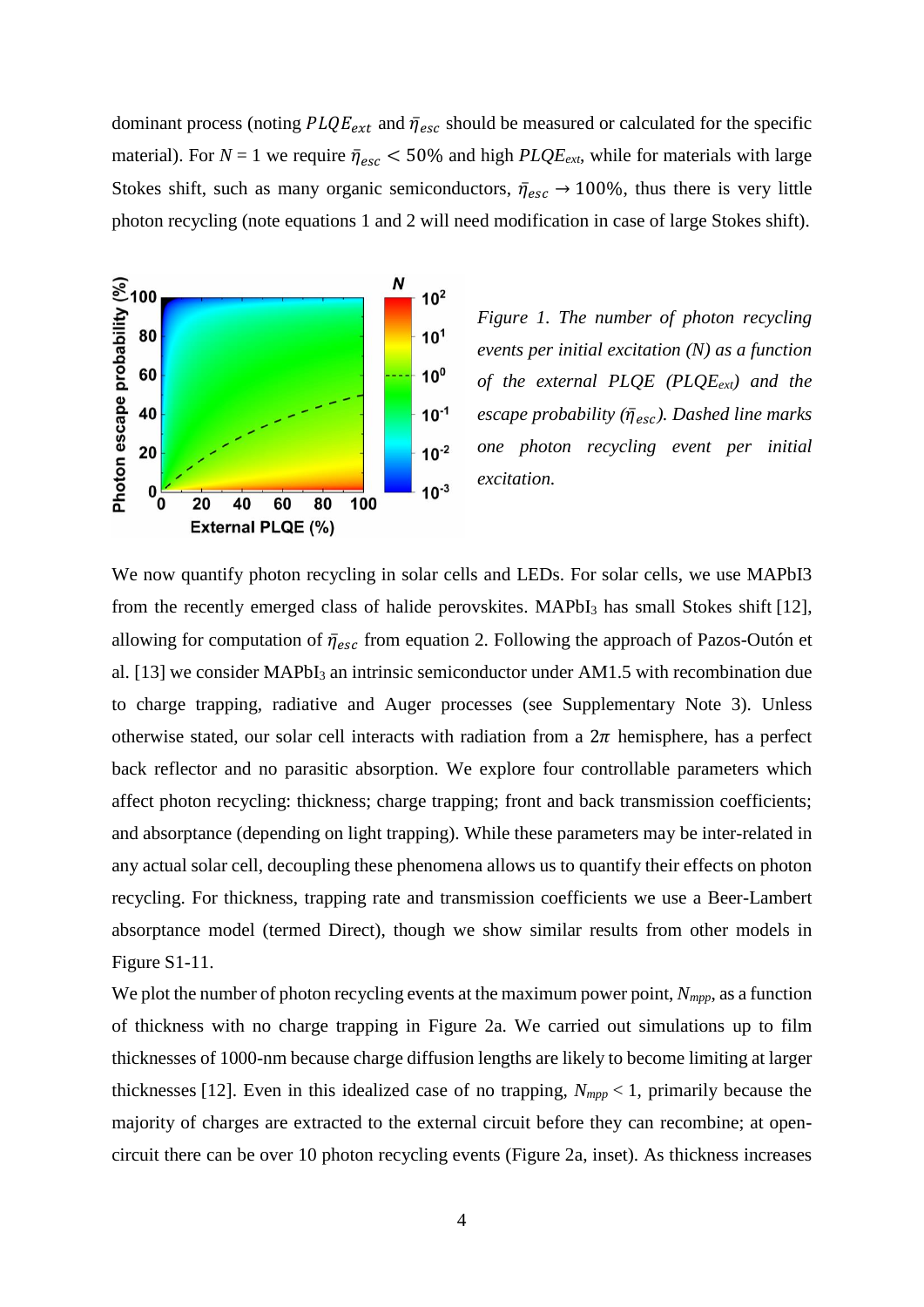efficiency and *Nmpp* increase (Figures S3 and S4). Efficiency rises due to an increase in shortcircuit current, (Figure S5a) while  $N_{mpp}$  increases because  $\bar{\eta}_{esc}$  decreases significantly (Figure S6), while  $PLQE_{ext}$  is relatively flat (Figure S7).



*Figure 2. Number of photon recycling events per absorbed incident photon at maximum power point (Nmpp) as a function of: a) thickness (with no charge trapping); and b) charge trapping for a MAPbI<sup>3</sup> solar cell. Inset in a) shows the number of photon recycling events at open-circuit voltage (Noc) for the same system as in a). c) Nmpp with non-ideal front transmission and back reflection (no charge trapping). Calculations b) and c) are performed on a 500-nm thick film.*

We show *Nmpp* for a 500-nm thick absorber layer in Figure 2b. *Nmpp* falls rapidly from values in Figure 2a unless charge trapping rates are  $< 10^4$  s<sup>-1</sup> (current state of the art is  $1 \times 10^5$  s<sup>-1</sup>, where  $N_{mpp}$   $\sim$  0.025 [14]). As charge trapping is decreased, open-circuit voltage increases (Figure S5b), corresponding to gains in efficiency and *Nmpp* due to reduced non-radiative recombination (Figure S9). While it is possible for trapping rate to be a function of applied bias [15], here we assume it constant, as we are primarily interested in maximized photon recycling (where charge trapping has minimal effect). Our results show that, for fixed absorptance, reducing charge trapping increases *Nmpp* and efficiency.

We next consider non-ideal front transmission and back reflection, both of which can also correspond to parasitic absorption. *Nmpp* varies from 0.2 to 1 for front transmission coefficient larger than 5 % (Figure 2c) but reduces at higher efficiencies ( $N_{mpp}$  < 0.3 when efficiency > 26.5 %, Figure S10). *Nmpp* is more strongly affected by front transmission than rear reflection as reducing front transmission lowers the excitation density, reducing the effects of nonradiative Auger recombination. Importantly,  $N_{mpp}$  reduces as front transmission (and consequently efficiency) are improved.

We consider the effect of light management (necessary for any optimized solar cell) on photon recycling by considering three absorptance models (Supplementary Table 1 and Figure S12).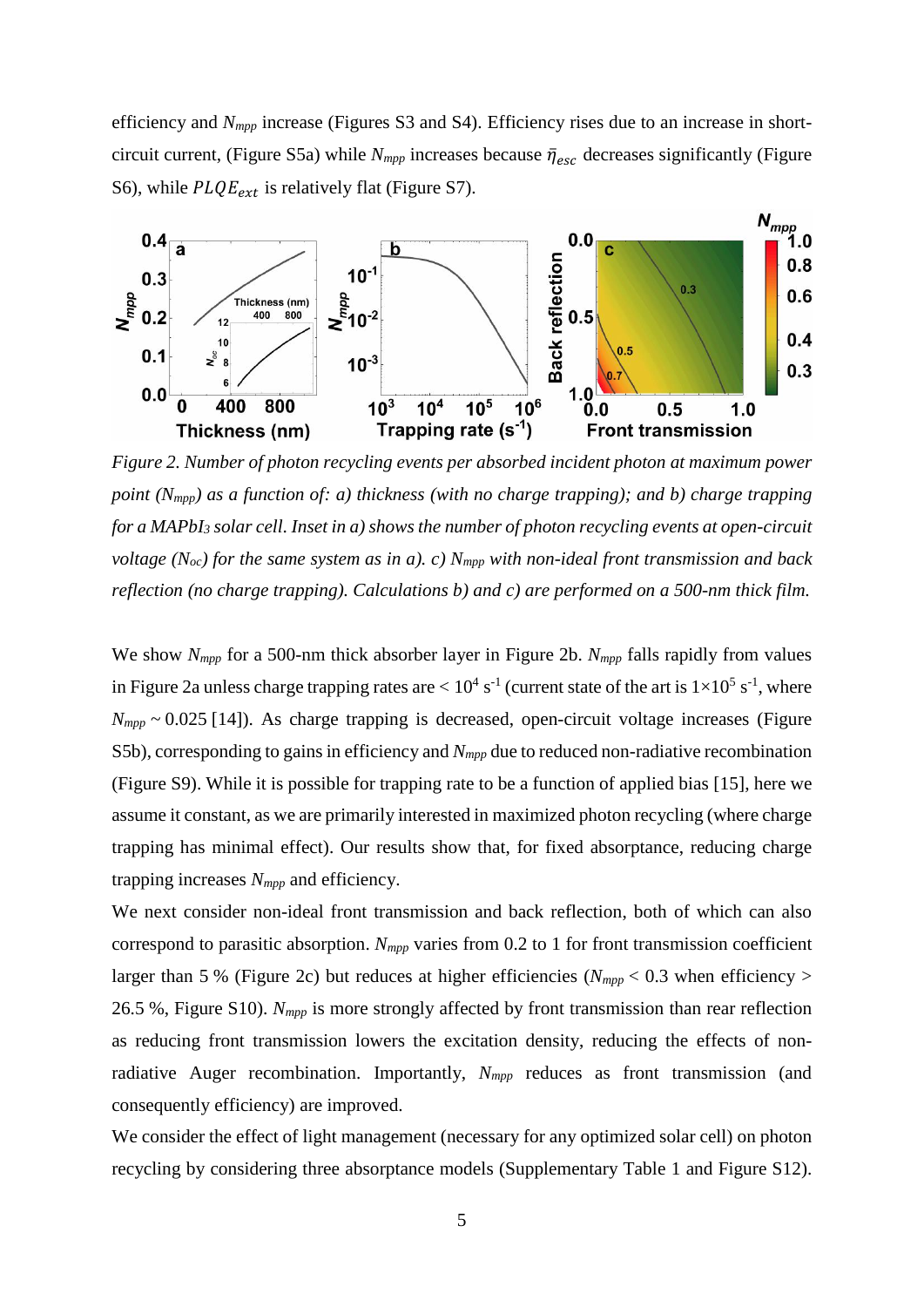These represent a flat surface, a roughened surface, and an idealized surface whereby the film absorbs the maximum light possible for a given thickness, termed Direct, Randomized and Maximal, respectively. We consider a 500-nm thick MAPbI<sub>3</sub> solar cell for our three different absorptances and vary the charge trapping rate. In Figure 3a we plot *Nmpp* versus efficiency, both as a function of the first-order trapping rate, for all absorptances. Randomized and Maximal absorptances give higher efficiencies than Direct for the same trapping rates as they lead to more light absorption. Importantly, models that yield higher efficiency also give lower  $N_{mpp}$ , due to increased escape probabilities. For example, with a loss rate of  $10^5$  s<sup>-1</sup>, Direct gives an efficiency of 27.8 % and  $N_{mpp} = 0.025$ , while Maximal yields an efficiency of 29.8 % and  $N_{mpp}$  = 0.015. Randomized and Maximal models yield a decrease in open circuit voltage (due to more re-emitted light), which is more than compensated for by an increase in the short circuit current. This is demonstrated in the current-voltage curves shown in Figure 3b (see further discussion in Supplementary Note 4). We note that the interplay between charge trapping and absorptance (treated independently here) should be considered when experimentally optimizing solar cells.



*Figure 3. a) Relationship between the number of photon recycling events at maximum power point,*  $N_{mpp}$ , and efficiency (for interaction with a full  $2\pi$  hemisphere, see schematic) for *MAPbI<sup>3</sup> solar cells in which the charge trapping rate (selected values defined in legend) is varied for different absorptance models (legend in b) in a 500-nm thick film. b) Current-voltage characteristics for the three absorptance models considered, with no charge trapping. c) Results equivalent to a) for a MAPbI<sup>3</sup> solar cell which only interacts with 2.5° of direct and circumsolar radiation (see schematic).* 

A second approach to controlling absorptance is reducing the solid angle of interaction with the surroundings, reducing re-emitted light [16–18]. Therefore, we consider a solar cell which only interacts with direct and circumsolar light and present corresponding results for the three absorptance models in Figure 3c using reciprocity to calculate absorptance and emittance. We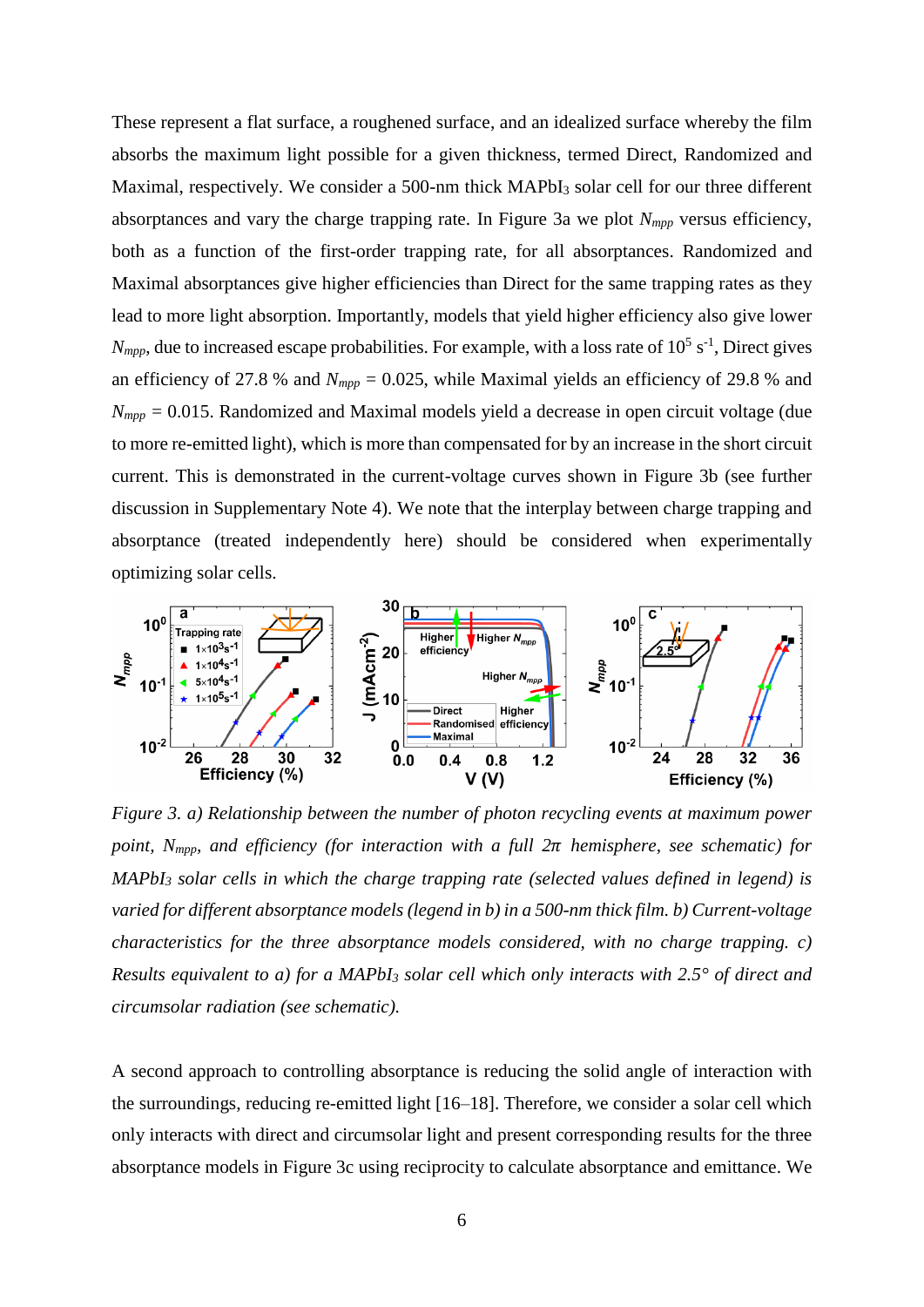note circumsolar and direct AM1.5 contains less blue light, slightly reducing short circuit currents (Figure S13). Therefore, for Direct absorptance we see a slight decrease in the maximum efficiency (from 30.0 % to 29.9 %), and  $N_{mpp} = 0.94$  with no charge trapping. Randomized and Maximal absorptance models again give higher efficiencies (maxima of 35.4 % and 36.1 %) and lower  $N_{mpp}$  (0.62 and 0.57). In all cases  $N_{mpp}$  is higher than in a solar cell which interacts with a full  $2\pi$  hemisphere, indicating photon recycling is more significant here. These calculations corroborate that increasing roughness reduces *Nmpp* yet improves efficiency.

We now consider CsPbBr<sub>3</sub> LEDs. We use a reciprocal model to our description of solar cells (see Supplementary Note 5). We present results using the Direct absorptance (here, emittance) model for an LED which emits over a full  $2\pi$  hemisphere unless otherwise stated; we see similar results from other models (Figures S14-S17). We present the number of photon recycling events in the LED, *N*, as a function of thickness, with no charge trapping, in Figure 4a. We consider an applied voltage which gives a luminous emittance of 1000 lm m<sup>-2</sup> at 100nm film thickness. Our calculations demonstrate photon recycling occurs significantly more within LEDs than solar cells under operating conditions: *N* can be as high as 8 here. In analogy to efficiency in a solar cell (cf. Figure 1a), luminous emittance also increases with thickness (Figure S15).

We plot *N* as a function of applied voltage for different first order trapping rates in a 100-nm emitter film in Figure 4b. Our results demonstrate that for photon recycling to be important (i.e.  $N > 0.1$  at 1000 lm m<sup>-2</sup>) charge trapping rates need to be <10<sup>6</sup> s<sup>-1</sup>. Furthermore, Auger recombination reduces *N* at larger charge densities.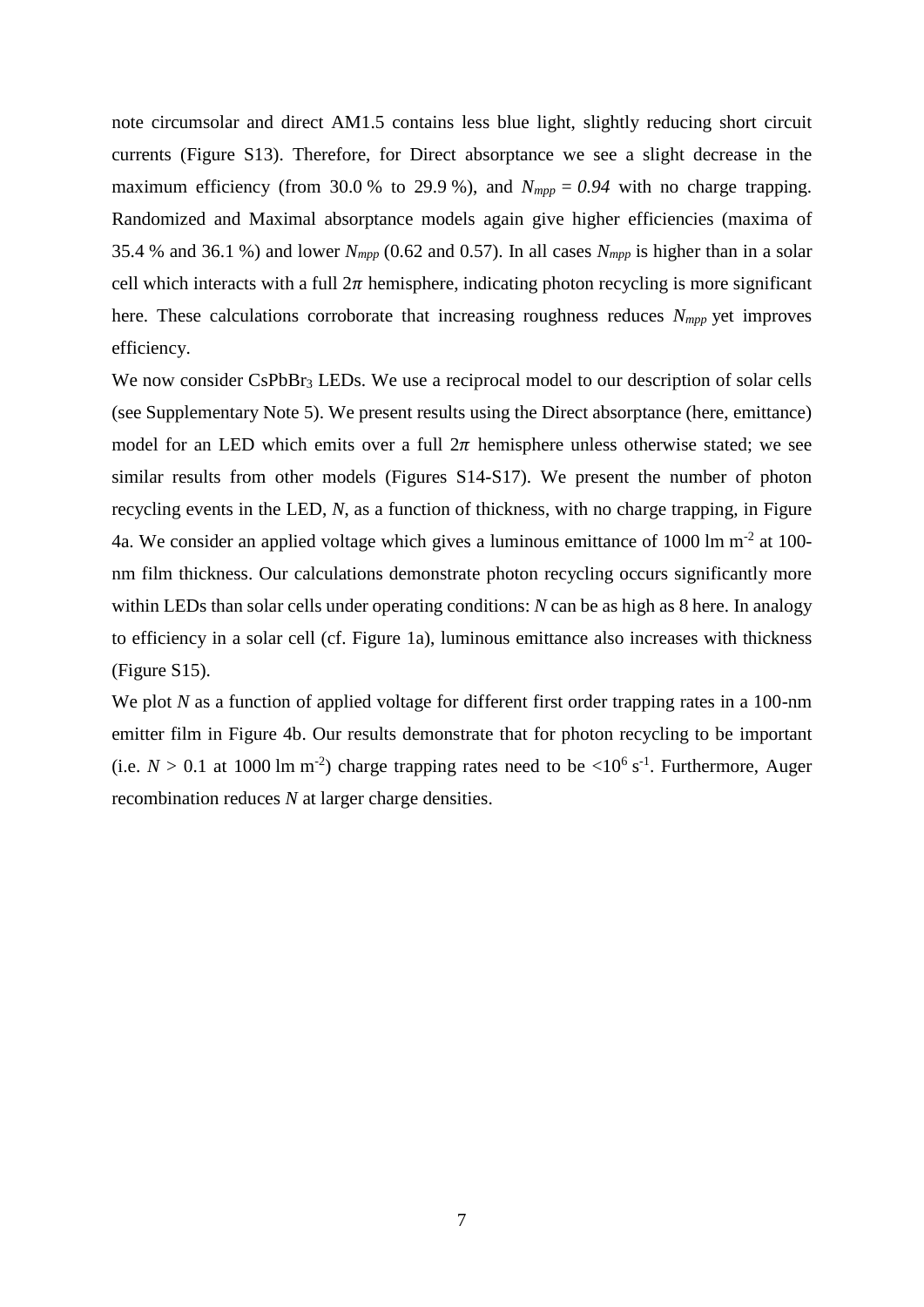

*Figure 4. Number of photon recycling events, N, in a CsPbBr<sup>3</sup> LED as a function of: a) thickness, for an applied voltage which gives 1000 lm m-2 at 100-nm thickness (and no charge trapping), and b) voltage for different charge trapping rates. Voltages corresponding to 100 lm m -2 (1.94 V) and 1000 lm m -2 (2.00 V) are marked with dashed lines. c) N as a function of front transmission and back reflection coefficients. d) Normalized photoluminescence spectra for the three emittance models. Legends in e apply to d, e and f. e) N and luminous emittance as a function of applied voltage for the three emittance models, with specific voltages marked, for emission into a full 2π hemisphere (see schematic). f) The equivalent plot to e) for an LED which emits into a 2.5° cone about the normal to its surface (see schematic). Calculations in b) to f) are performed on a 100-nm thick film.*

We plot *N* as a function of front transmission and back reflection coefficients in Figure 4c (for a 100-nm thick film with no charge trapping and voltage set to give maximum forward luminous emittance of 1000 lm  $m^{-2}$ ). *N* is equally impacted by the front and rear transmission coefficients as our model is fully symmetric. *N* varies relatively slowly until front transmission is less than 0.4 and back reflection greater than 0.6. Here *N* becomes greater than 9 and rapidly increase further for weaker front transmission. We find that forward luminous emittance is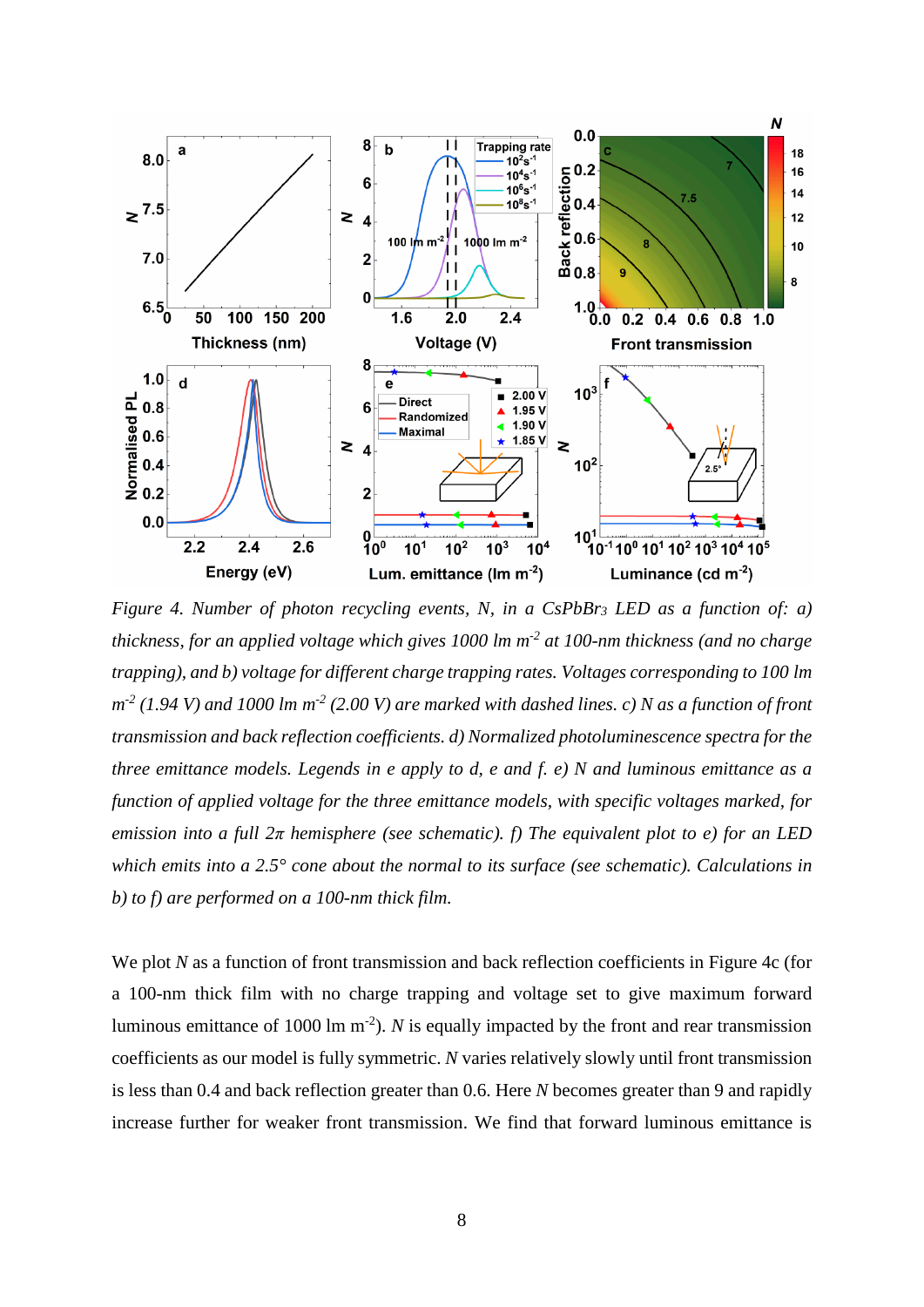maximized for maximum front transmission and minimal back transmission (Figure S18), unlike *N*.

We now consider the effects of surface roughness with our three emittance models: Direct, Randomized and Maximal. We note these models give slightly different photoluminescence emission spectra (Figure 4d). We plot *N* versus luminous emittance (both as a function of voltage) for LEDs which emit into a  $2\pi$  hemisphere in Figure 4e. *N* is dramatically reduced from greater than 7 for Direct to less than 1 for Maximal emittance. However, Maximal has the highest luminous emittance of ~6000 lm m<sup>-2</sup>, compared to ~1000 lm m<sup>-2</sup> for the Direct case at the same applied voltage, noting non-radiative Auger recombination reduces luminescence further in the latter case due to increased photon trapping. We find that rough surfaces emit more light and reduce *N*, as was the case for solar cells.

The difference for the three emittance models is even more evident for an LED which only emits 2.5° about the normal to the LED's surface (Figure 4f, which can be achieved by use of nanostructures [19–22]). For an applied voltage giving a luminance of 100 cd  $m<sup>-2</sup>$  for the Direct model,  $44,000$  cd m<sup>-2</sup> is achieved with the Maximal emittance model. However, as in the case of solar cells, photon recycling becomes an integral part of all optimized LEDs that only emit into a small solid angle, with  $N > 10$  in all models. These collective results highlight the reciprocal nature of our model for both light absorption and light emission, and that maximum efficiency (or emitted light) is not necessarily achieved with maximum photon recycling.

In conclusion, we present a general framework to quantify the number of photon recycling events, *N*. We apply our model to MAPbI<sub>3</sub> solar cells and CsPbBr<sub>3</sub> LEDs, revealing that even for a highly luminescent (i.e. well-passivated) solar cell *N* is less than 1 per absorbed solar photon at maximum power point. Conversely, in LEDs *N* can be as high as 8 at typical LED operating voltages, or even higher for solid angles of emission smaller than  $2\pi$ . We show that photon recycling, solar cell efficiency and luminous emittance all increase for thicker cells, cells with reduced charge trapping, and cells with better back reflectors. However, better light management and front transmission for a given thickness increase efficiency/luminosity but decrease *N*. Our results demonstrate that absorptance/emittance should be maximized when optimizing solar cells/LEDs, even if this reduces the number of photon recycling events.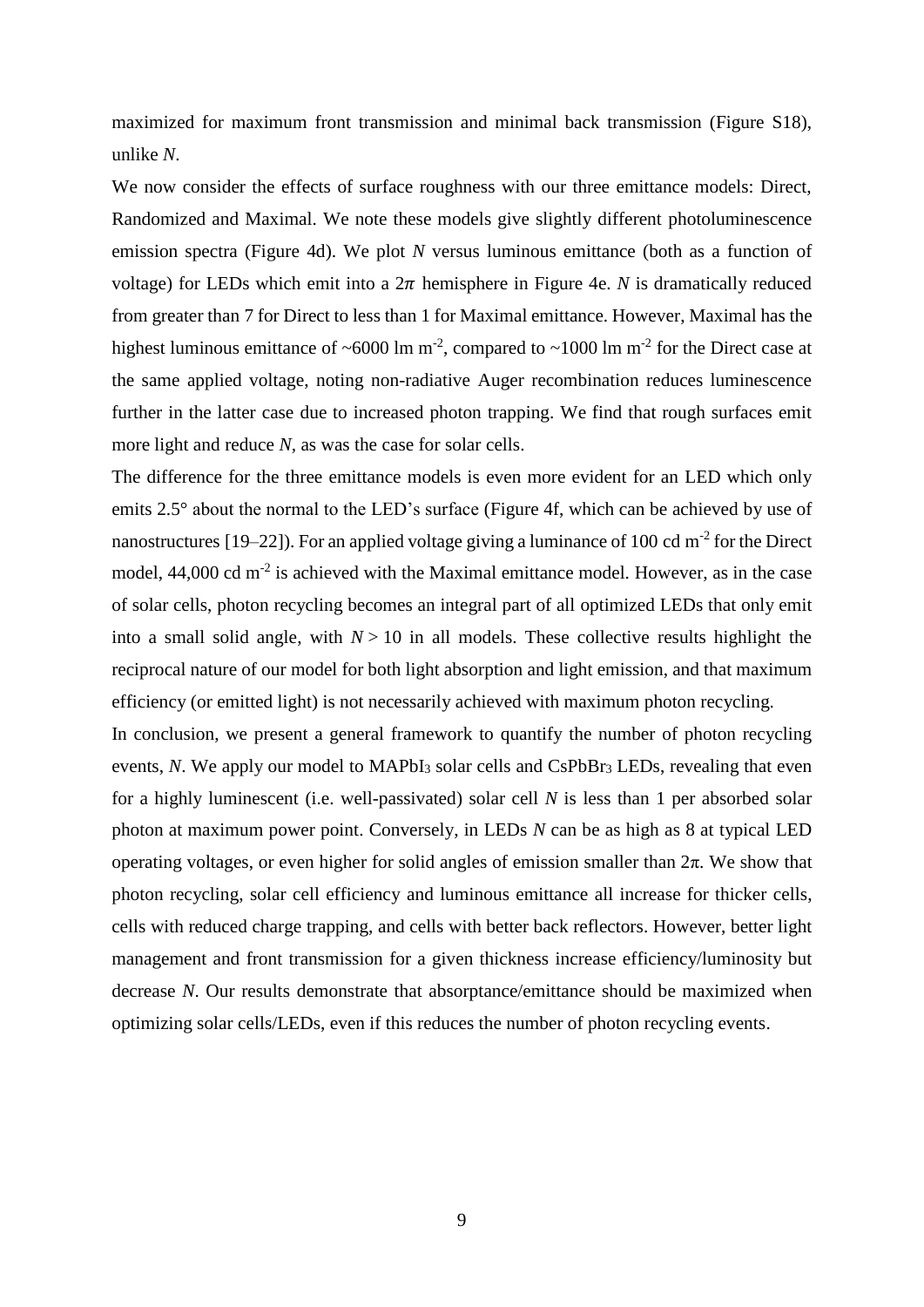### **Acknowledgements**

ARB acknowledges funding from a Winton Studentship, Oppenheimer Studentship and the Engineering and Physical Sciences Research Council (EPSRC) Doctoral Training Centre in Photovoltaics (CDT-PV). MA acknowledges funding from the Marie Skłodowska-Curie actions (grant agreement No. 841386) under the European Union's Horizon 2020 research and innovation programme. SDS acknowledges the Royal Society and Tata Group (UF150033). We thank Luis Pazos-Outón for supplying data for MAPbI<sub>3</sub> solar cells. This work was supported by EPSRC grant EP/S030638/1.

## **Data statement**

The data underlying this manuscript are available at [url to be added in proof].

# **Conflicts of Interest**

SDS is a Co-Founder of Swift Solar Inc.